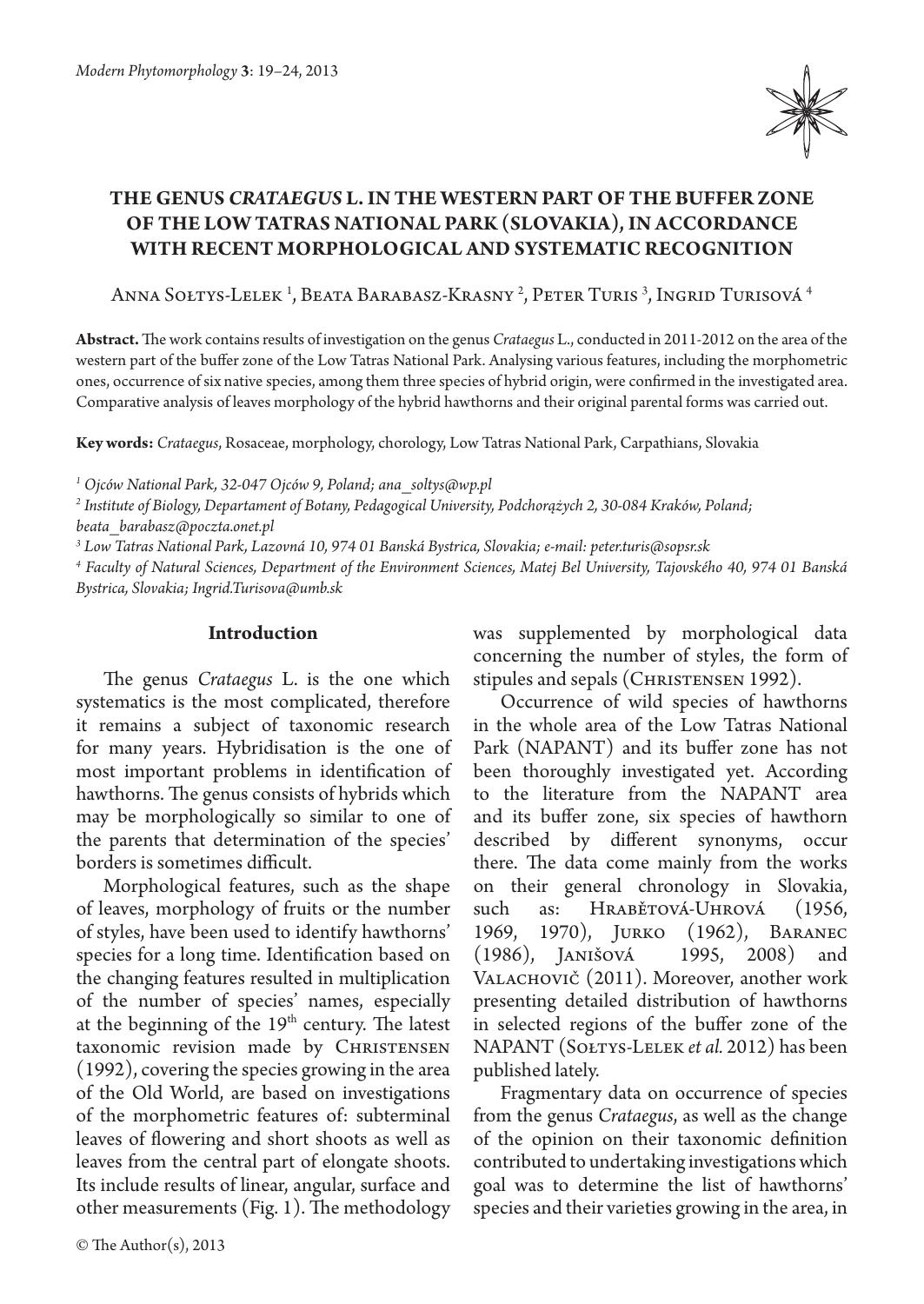

Fig. 1. Quantitative characters scored on leaves from flowering shoots, short shoots and elongate shoot: **a** – length of leaf blade; **b** – width of leaf blade; **c/c+d=c/a** – location of basal sinus; **f/e+e** – depth of basal sinus = extension of basal lobe to midrib; **g** – length of basal lobe; **h** – width of basal lobe; **i+i** – number of teeth on basal lobe; **j/j+k** – ratio of serrate part of lobe to lobe length (according to Christensen 1992).

accordance with the latest methodology of their identification and another systematic approach. The additional goal was to check applicability of morphometry to determine the critical species.

### **Material and methods**

The field investigations were conducted in the years of 2011-2012 in the western part of the buffer zone of the Low Tatras National Park (Fig. 2). Fruiting short shoots were used as the herbarium material. The morphometric features of hawthorns suggested by CHRISTENSEN (1992) were applied to identify the herbarium specimens. Special attention was given to measurements of subterminal leaves of flowering short shoots, the number of styles, the shape and amount of fruits and other features. The selected, comparative morphological features of the hawthorns are presented in the Tab. 1.

Systematic approach and the nomenclature

of the species were adopted after the works of Christensen (1992, 1997) and Janjić (2002). Herbarium material was deposited in the herbarium of the Ojców National Park (OPN).

Symbols used in article: CHA – Protected Site, leg. – legit, obs. – observation, OPN – Herbarium of the Ojców National Park, PP – Natural Monument, PR – Nature Reserve.

## **Results**

Analysing the complexes of morphological and morphometric features, occurrence of six native species of hawthorn, including three of the hybrid origin, were discovered on the investigated area. Its list and the sites of occurrence in the buffer zone of the NAPANT are presented below. Fig. 3 shows comparison of the morphology of the leaves of the hybrids and parental forms.

# Gen. *Crataegus* Ser. *Crataegus* Subser. *Erianthae*

# **1.** *Crataegus laevigata* **(Poiret) DC.**

109 records (leg. & obs. Sołtys-Lelek): CHA Jakub, 20.09.2011 (OPN); CHA Kopec, 21.09.2011 (OPN); Vlačuhovo, 22.09.2011 (OPN); Pleše, 23.09.2011 (OPN); PR Mackov bok, 24.09.2011 (OPN); PR Sliačske travertíny, 17.09.2012 (OPN); Liptovské Sliače, 17.09.2012 (OPN); Liptovská Štiavnica, 18.09.2012 (OPN); Biely Potok, 19.09.2012 (OPN); Liptovská Lúžna, 21.09.2012; PP Meandre Lúžňanky, 21.09.2012.

# Subser. *Crataegus*

# **2.** *C. rhipidophylla* **Gand.**

The species was found in the study area in two varieties, distinctly different in setting sepals.

## **a) var.** *rhipidophylla*

Fruits crowned by spreading or reflexed sepals.

25 records (leg. & obs. Sołtys-Lelek): CHA Jakub, 20.09.2011 (OPN); Vlačuhovo, 22.09.2011 (OPN); Pleše, 23.09.2011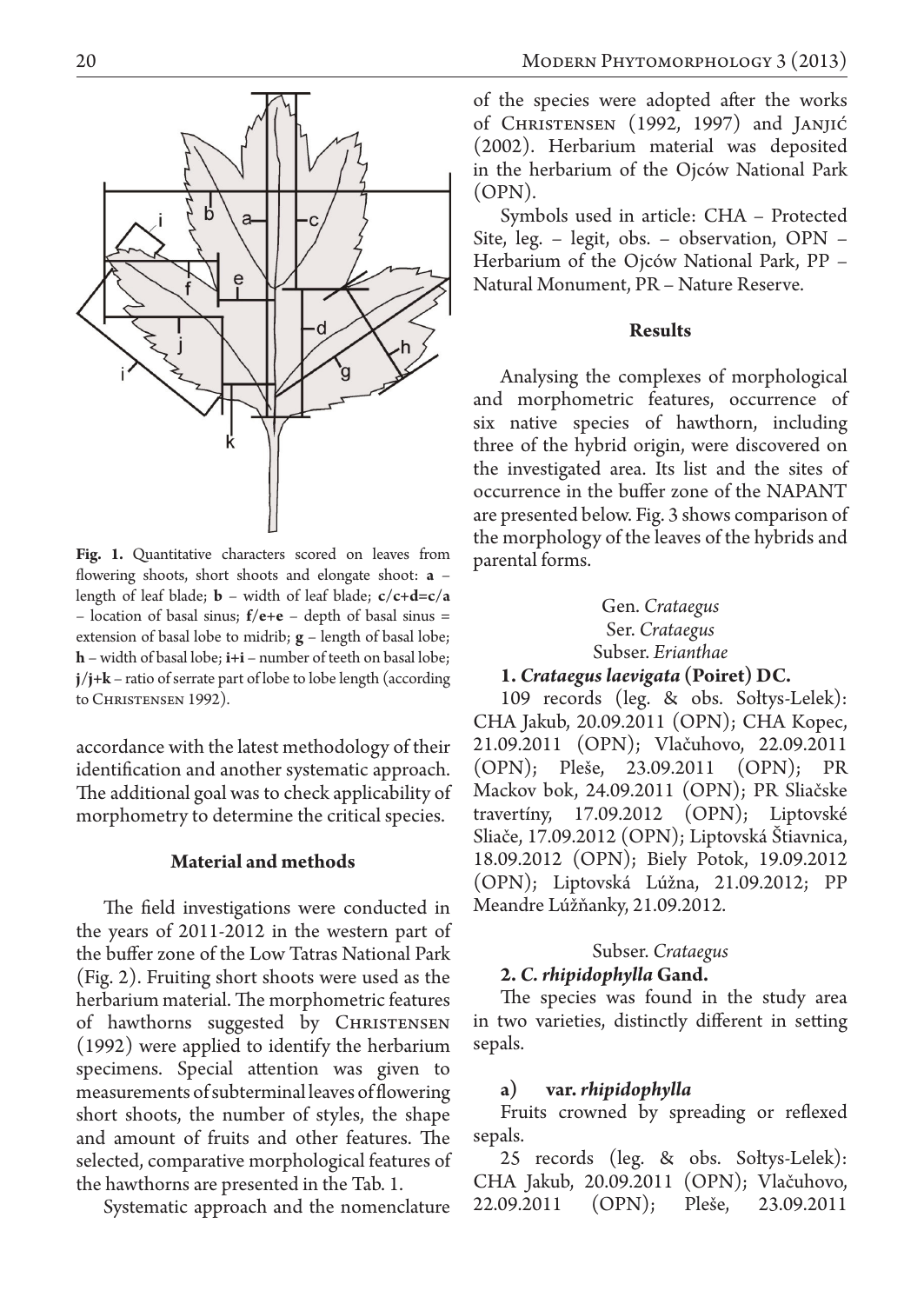

**Fig. 2.** Localization of the study area.

(OPN); PR Mackov bok, 24.09.2011 (OPN); Liptovská Štiavnica, 18.09.2012 (OPN); Biely Potok, 19.09.2012 (OPN); Liptovská Lúžna, 21.09.2012 (OPN).

#### **b) var.** *ronnigeri* **(K. Malý) Janjić**

Most of or all fruits crowned by erectsuberect sepals.

7 records (leg. & obs. Sołtys-Lelek): Pleše, 23.09.2011 (OPN); PR Mackov bok, 24.09.2011 (OPN); Liptovské Sliače, 17.09.2012 (OPN); Biely Potok, 19.09.2012 (OPN); Liptovská Lúžna, 21.09.2012.

### **3.** *C. monogyna* **Jacq. var.** *monogyna*

Species occurs in one variety about leaf blades villous in vein axils or along major veins beneath.

37 records (leg. & obs. Sołtys-Lelek): CHA Jakub, 20.09.2011 (OPN); CHA Kopec, 21.09.2011 (OPN); Vlačuhovo, 22.09.2011 (OPN); Pleše, 23.09.2011; PR Sliačske travertíny, 17.09.2012; Liptovské Sliače, 17.09.2012; Liptovská Štiavnica, 18.09.2012 (OPN); Biely Potok, 19.09.2012; Liptovská Lúžna, 21.09.2012.

#### Nothospecies:

#### **4.** *C. ×macrocarpa* **Hegetschw.**

The species was found in the study area in two varieties, distinctly different in setting sepals.

#### **a) nothovar.** *macrocarpa*

Fruits crowned by spreading or reflexed sepals.

35 records (leg. & obs. Sołtys-Lelek): CHA Jakub, 20.09.2011 (OPN); Vlačuhovo, 22.09.2011 (OPN); Pleše, 23.09.2011 (OPN); PR Sliačske travertíny, 17.09.2012 (OPN); Liptovské Sliače, 17.09.2012 (OPN); Liptovská Štiavnica, 18.09.2012 (OPN); Biely Potok, 19.09.2012 (OPN); Liptovská Lúžna, 21.09.2012.

## **b) nothovar.** *calycina* **(Peterm.) Kerguélen**

Most or all fruits crowned by erect-suberect sepals.

19 records (leg. & obs. Sołtys-Lelek): CHA Jakub, 20.09.2011 (OPN); CHA Kopec, 21.09.2011 (OPN); Vlačuhovo, 22.09.2011 (OPN); Pleše, 23.09.2011 (OPN); Liptovské Sliače, 17.09.2012 (OPN); Liptovská Štiavnica,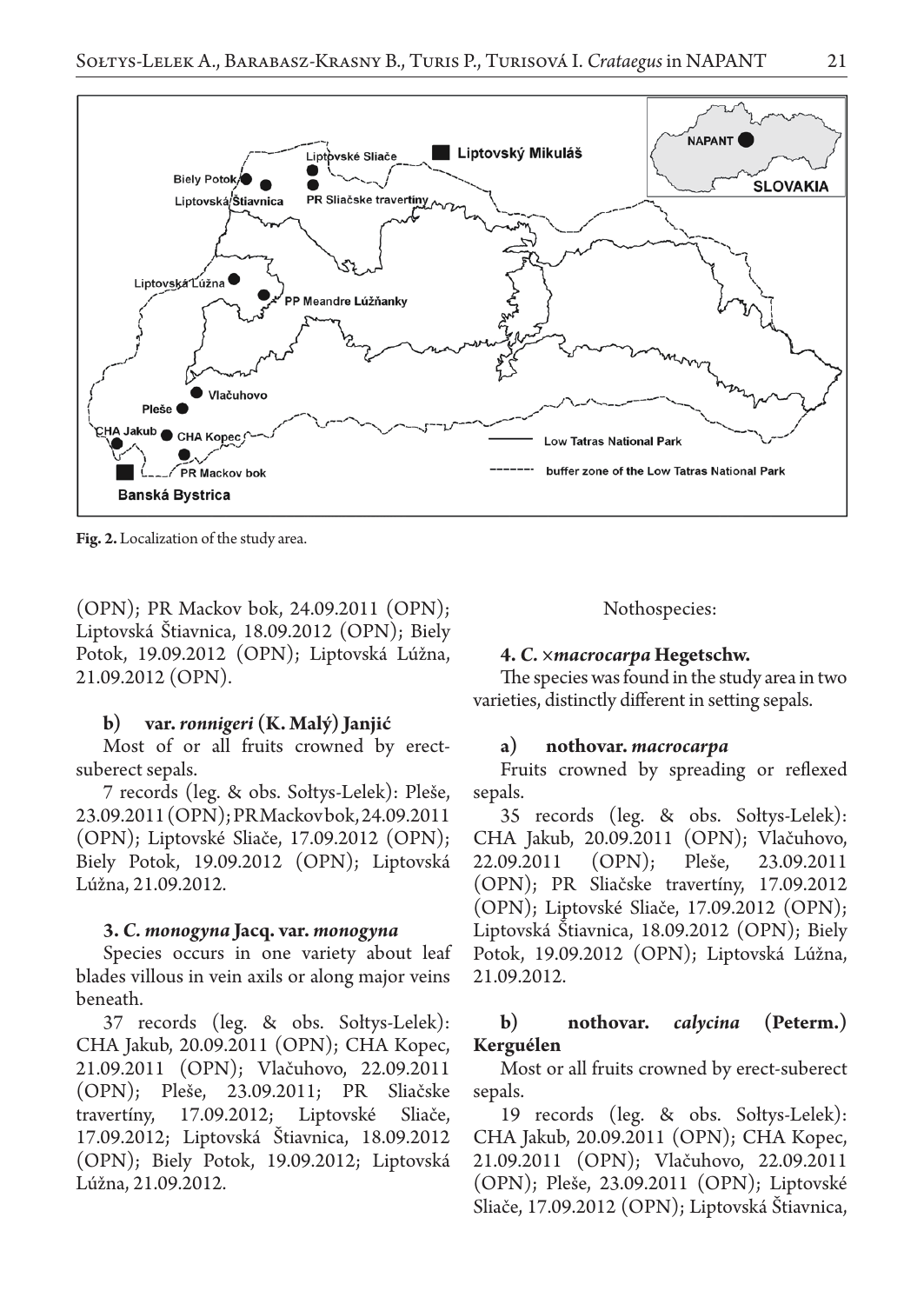| Features                                         | C. laevigata          | C. xmacrocarpa                        | C. rhipidophylla                       | C. xsubsphaericea                      | C. monogyna                            | C. ×media                                            |
|--------------------------------------------------|-----------------------|---------------------------------------|----------------------------------------|----------------------------------------|----------------------------------------|------------------------------------------------------|
| Subterminal leaf blades of flowering shoots      |                       |                                       |                                        |                                        |                                        |                                                      |
| $long$ (cm)                                      | $1.3 - 5.7$           | $1.9 - 5.1$                           | $2.0 - 6.5$                            | $1.7 - 7.1$                            | $1.1 - 5.7$                            | $0.9 - 4.5$                                          |
| wide (cm)                                        | $0.9 - 5.0$           | 1.6-4.9                               | $1.2 - 6.9$                            | $1.5 - 5.6$                            | $0.8 - 6.0$                            | $0.8 - 4.3$                                          |
| lobes (pairs)                                    | $(0)$ 1-2             | $1-3$                                 | $2 - 4$                                | $1-4$                                  | $1-3$                                  | $1-3$                                                |
| extending<br>the width<br>of lamina to<br>midrib | 0.4-0.7 times         | 0.4-0.8 times                         | 0.6-0.8 times                          | $0.6 - 0.9$ times                      | $0.5 - 1.0$<br>times                   | 0.5-0.9 times                                        |
| no. of teeth on<br>basal lobe                    | $6 - 23$              | $7 - 30$                              | $6 - 25$                               | $2 - 22$                               | $0-9$                                  | $4 - 14$                                             |
| type of teeth                                    | more or less<br>fine  | more or less<br>fine                  | more of less<br>fine                   | more or less<br>obtuse                 | more or less<br>coarse                 | more or less<br>coarse                               |
| no. of teeth on<br>stipules                      | 11-41                 | 8-49                                  | $8-29$                                 | $3 - 22$                               | entire or 1-8                          | $(0-)5-24$                                           |
| Subterminal leaf blades of short shoots          |                       |                                       |                                        |                                        |                                        |                                                      |
| $long$ (cm)                                      | $2.0 - 6.0$           | $2.9 - 5.6$                           | $1.8 - 5.8$                            | $2.4 - 5.8$                            | $1.1 - 5.7$                            | $1.4 - 5.2$                                          |
| wide (cm)                                        | $1.5 - 3.2$           | $2.1 - 4.7$                           | $1.8 - 5.0$                            | $2.3 - 4.6$                            | $0.8 - 5.4$                            | $1.0 - 4.4$                                          |
| lobes (pairs)                                    | $1-3$                 | $1-3$                                 | $2 - 3$                                | $2 - 4$                                | $1-4$                                  | $1-3$                                                |
| extending<br>the width<br>of lamina to<br>midrib | 0.3-0.7 times         | $0.5 - 0.8$                           | 0.6-0.9 times                          | $0.6 - 1.0$ times                      | $0.5 - 0.9$<br>times                   | 0.4-0.9 times                                        |
| no. of teeth on<br>basal lobe                    | $10-21$               | $9 - 30$                              | $7 - 28$                               | $7-19$                                 | $1 - 14$                               | $5-19$                                               |
| Hypanthium                                       |                       |                                       |                                        |                                        |                                        |                                                      |
| styles                                           | $(1-)2-3(-5)$         | $1-2(-3)$                             | $1(-2)$                                | $1(-2)$                                | $1(-2)$                                | $1-2(-3)$                                            |
| Sepals                                           |                       |                                       |                                        |                                        |                                        |                                                      |
| long (mm)                                        | $0.9 - 2.8$           | 1.8-4.9                               | $1.8 - 5.5$                            | $1.9 - 5.1$                            | $1.2 - 4.4$                            | $1.9 - 3.3$                                          |
| wide (mm)                                        | $1.4 - 2.6$           | $1.6 - 3.7$                           | $1.2 - 2.6$                            | $1.8 - 3.0$                            | $1.2 - 2.6$                            | $1.8 - 3.5$                                          |
| type of sepals                                   | broadly<br>triangular | narrowly<br>triangular                | more or less<br>narrowly<br>triangular | more or less<br>narrowly<br>triangular | more or less<br>narrowly<br>triangular | broadly to<br>more or less<br>narrowly<br>triangular |
| apex of sepals                                   | acute                 | more or less<br>acuminate or<br>acute | more or less<br>acuminate              | acute or more or<br>less acuminate     | acute or<br>obtuse                     | acute or<br>obtuse                                   |

**Table 1.** Comparison of selected morphological features used to distinguishing *Crataegus* species (accordingly to CHRISTENSEN 1992).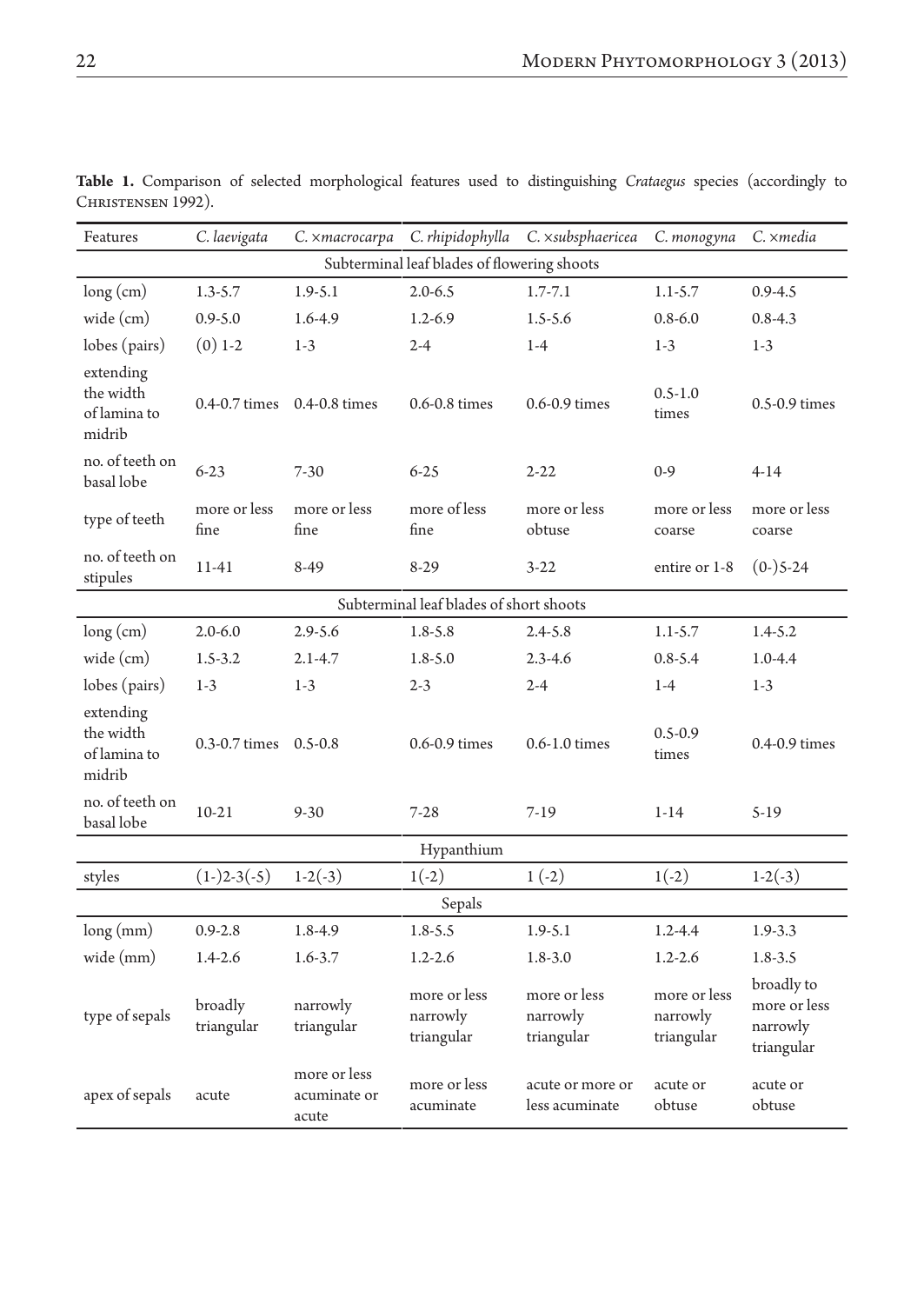

**Fig. 3.** Comparison of subterminal leaf blades of flowering shoots used to distinguishing *Crataegus* species and their nothospecies.

18.09.2012 (OPN); Biely Potok, 19.09.2012 (OPN).

### **5.** *C. ×subsphaericea* **Gand.**

The species was found in the study area in two varieties, distinctly different in setting sepals.

### **a) nothovar.** *subsphaericea*

Fruits crowned by reflexed or spreading sepals.

6 records (leg. & obs. Sołtys-Lelek): CHA Jakub, 20.09.2011 (OPN); Vlačuhovo, 22.09.2011 (OPN); PR Sliačske travertíny, 17.09.2012 (OPN).

# **b) nothovar.** *domicensis* **(Hrabětová-Uhrová) Christensen**

Fruits crowned by erect-suberect sepals.

1 record (leg. Sołtys-Lelek): Liptovská Štiavnica, 18.09.2012 (OPN).

### **6.** *C. ×media* **Bechst. nothovar.** *media*

Species occurs in one variety about inflorescence glabrous or subglabrous and subterminal leaf blades villous in vein axils beneath.

4 records (leg. & obs. Sołtys-Lelek): CHA Kopec, 21.09.2011 (OPN); Pleše, 23.09.2011 (OPN); Liptovská Štiavnica, 18.09.2012 (OPN).

# **Discussion and conclusions**

The alternative method of hawthorns' identification proposed by CHRISTENSEN (1992) based on morphometric features and complexes of other morphological features is very advantageous, especially, when determining forms of the hybrid origin. However, it is more applicable in laboratory conditions than in the field. Hybrid species, unlike the parental specimens, are often marked by transitional features. Nevertheless, it should be also noted that hybrid forms have quite